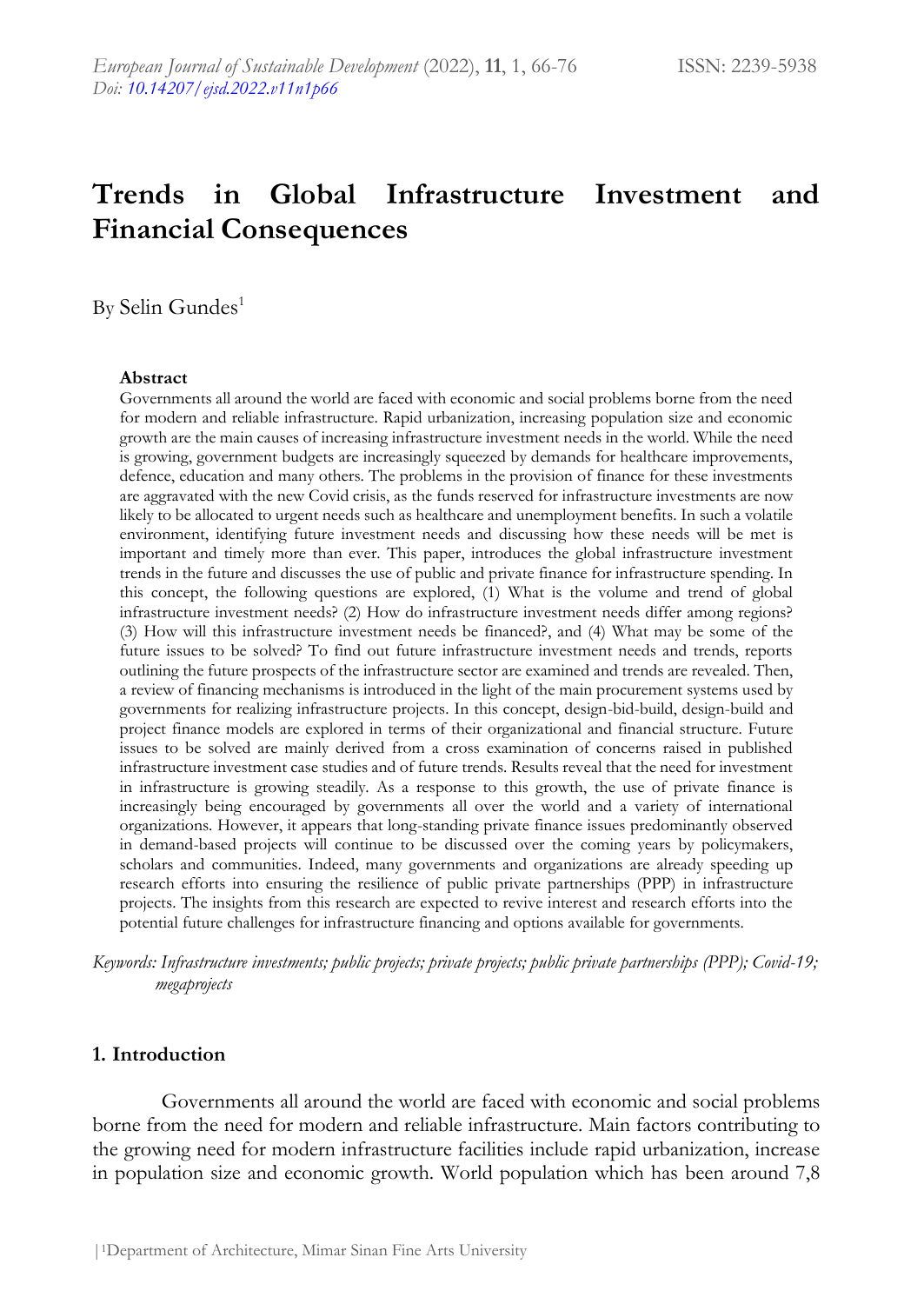billion in 2020 is expected to rise to 9,7 billion people by 2050 (UN Population Division, 2019). The tremendous growth in urban population undoubtedly will create new demands for infrastructure. The inadequacy of infrastructure is likely to be more critical for some emerging economies, as more than a third of world's urban population increases are expected to be observed in only three developing countries, namely India, China and Nigeria (PWC, 2020).

Infrastructure also plays a crucial role in the development of national economies. Industries need power, water and digital communication infrastructure for their operations. They need transportation infrastructure for connecting workers to production facilities and for logistics / supply chain purposes. To make sure that the industrial waste is managed safely, waste disposal facilities and networks are needed. Without the necessary infrastructure, economies will fall short of their full growth potential and thus national goals will not be achieved.

In the face of social and economic challenges resulting from inadequate or poorly performing infrastructure facilities, governments and various organizations are gathering efforts to set forth current trends and to estimate future infrastructure investment needs. A better understanding of the required volume of infrastructure investment and the varying sectoral requirements in different geographical locations is important for sustainable development objectives such as economic growth and social development.

Based on this observation, the present paper explores the following questions, (1) What is the volume of and trend of global infrastructure investment needs? (2) How do infrastructure investment needs differ among regions? (3) How will this infrastructure investment needs be financed? (4) What may be some of the future issues to be solved?

#### **2. Global Infrastructure Investment**

According to the report by McKinsey Global Institute (2013), USD 57 trillion in infrastructure spending is needed worldwide between 2013 and 2030 in order to keep up with economic growth prospects. This corresponds to USD 3,2 trillion investment per annum. The forecasts for future investment needs in infrastructure by Global Infrastructure Hub and Oxford Economics (2017) are similar. It has been stated that the average infrastructure spending needed in the World between 2016 and 2040 is approximately USD 3,2 trillion per year. Note that these are the baseline estimates subject to the assumption that investments will at least be in line with expected growth trends. The spending requirements will certainly be higher than these estimates in case the growth rates are higher or upper level developmental objectives are targeted by governments. Global Infrastructure Hub and Oxford Economics (2017) estimate that in the latter case, average investment requirement per year will be USD 3,7 trillion.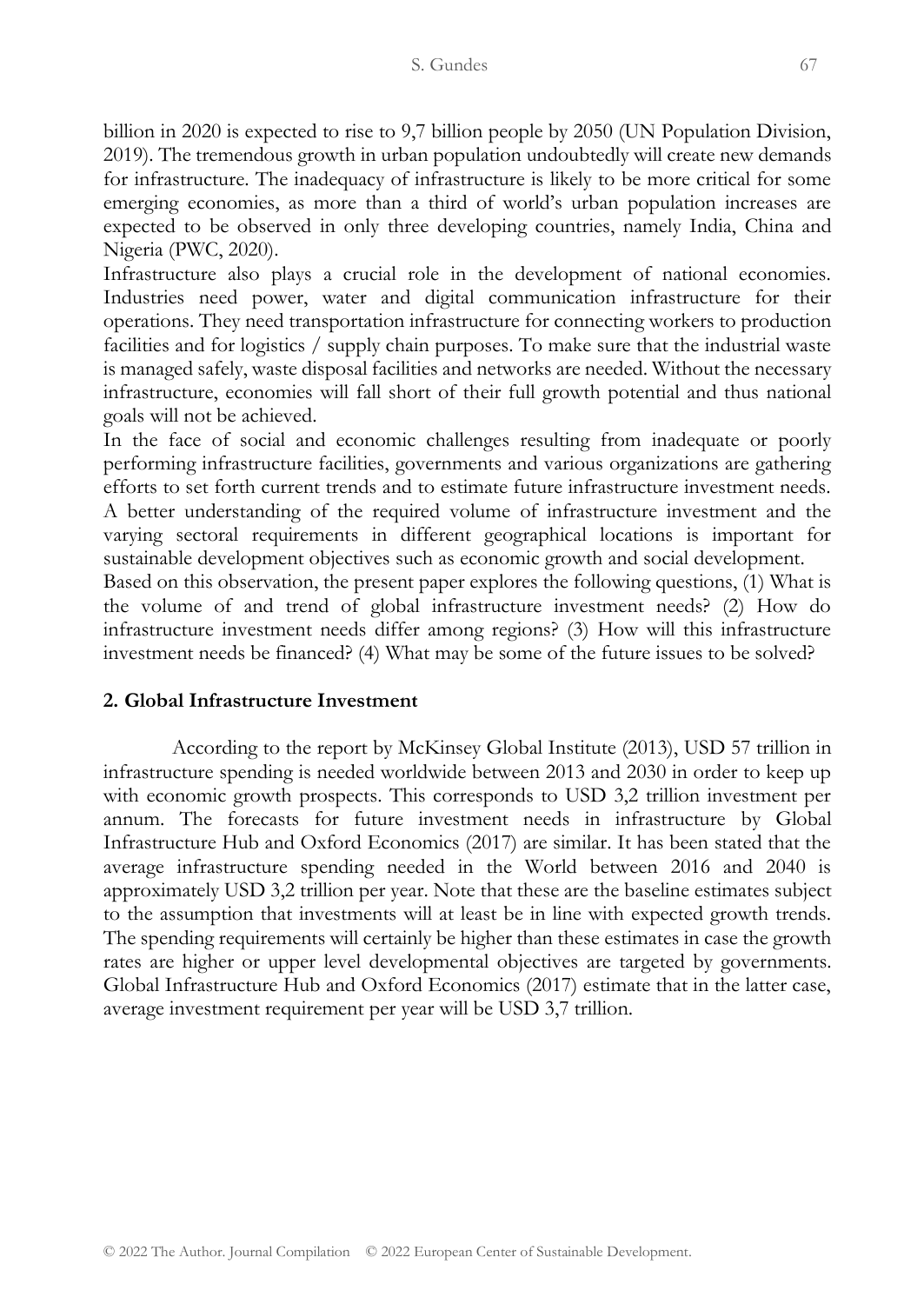

*Figure 1. Global annual infrastructure needs and GDP of selected countries*

In Figure 1, the annual global infrastructure investment needs are compared to the GDPs of selected countries. The medium grey boxes indicate selected G20 countries, which are some of the largest economies in the World. As it can be observed, the investment need is almost as high as the GDP of the German economy, and much higher than some other G20 countries. Yearly future investment needs are almost eight times larger than the Nigerian economy, which is the largest economy in Africa.

The question that follows is: in recent years, how much was the World spending on infrastructure? Studies show that over the last decades, global infrastructure spending has been around USD 2 trillion per annum. For example, according to the study by Global Infrastructure Hub and Oxford Economics (2017), the global infrastructure spending ranged from USD 1.8 trillion in 2007 to USD 2.3 trillion in 2015. Similarly, McKinsey report (McKinsey Global Institute, 2013) remarks that USD 36 trillion was spent on infrastructure during the 18 years between 1995 and 2013. These yearly infrastructure spending rates correspond to around 3% to 3.8 % of World GDP.

From previous discussions on the future spending needs and the historical trends, it is clear that the World will have to increase the volume of spending dedicated to infrastructure. In this concept, Mc Kinsey (2013) report remarks, "*Simply to support projected economic growth between now and 2030, we estimate that global infrastructure investment would need to increase by nearly 60 percent from the \$36 trillion spent on infrastructure over the past 18 years to \$57 trillion over the next 18 years*." Although the share of infrastructure spending in World GDP may not change significantly, increasing spending volumes will certainly require effective financial response plans.

### **2.1 Geographical and sectoral breakdown of investment needs**

Infrastructure for meeting basic human needs such as clean water and electricity for lighting is still an important issue in some regions of the developing world. In advanced economies on the other hand, concerns over maintaining and upgrading the ageing building stock and infrastructure are dominant (Gundes, 2011). Thus, it can be expected that the demand for new infrastructure in developed countries would be lower compared to their developing counterparts. According to Mc Kinsey Global Institute (2013), between 1995 and 2013, advanced economies accounted for 70% of global infrastructure investment volume. Infrastructure investment volumes may still be quite high in some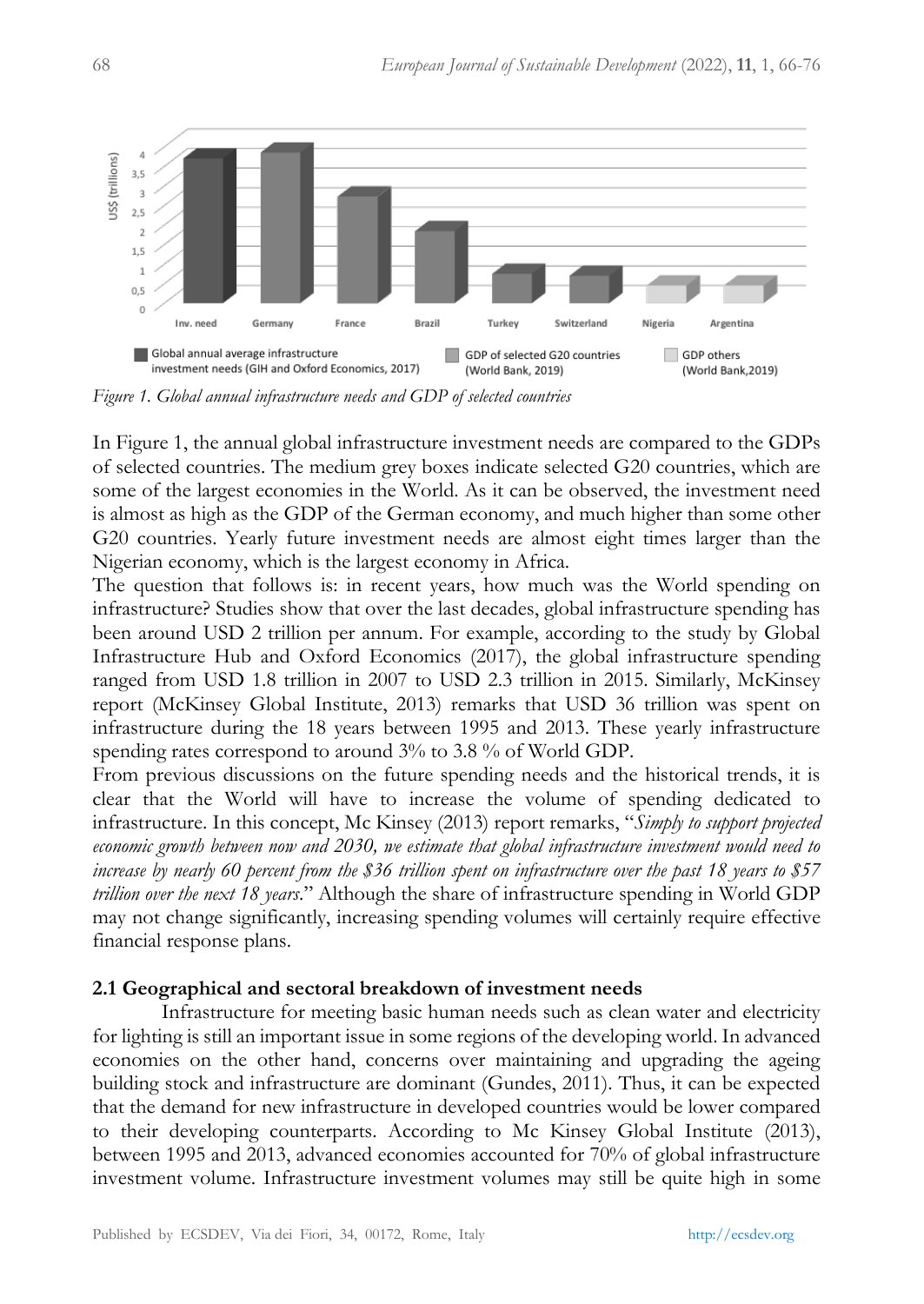advanced economies. However when infrastructure investment rates are calculated as a share of GDP, it can be observed that these are significantly lower in advanced economies. Figure 2 (a) shows the geographical distribution of global investment needs in infrastructure between 2013 and 2030. The data is obtained from the "Global Infrastructure Outlook" report by Global Infrastructure Hub and Oxford Economics (2017). As it can be seen from the figure, Asia accounts for more than half of the investment needs in the coming decades. Americas and Europe follow Asia in infrastructure needs.



*Figure 2. (a) Investment needs by region (%), (b) Investment needs by sector (%) Source: Adapted from the data provided by Global Infrastructure Hub and Oxford Economics (2017).* 

Looking at Figure 2 (b), which shows the sectoral distribution of global infrastructure requirements, it can be observed that roads followed by electricity make up the majority of future investment needs. Similarly, the report by McKinsey Global Institute (2013) also show that road and power projects account for the majority of investment needs.

However, the course of current investment trends does not always seem to match future investment needs. The terms 'investment gap' or 'infrastructure gap' are used to define such difference between investment requirements in the future and the infrastructure provision scenario under current trends. Investment gap appears to be more significant in the roads and ports sectors, where future investment needs are 30 % larger than the scenario under current trends (Global Infrastructure Hub and Oxford Economics, 2017).

### **3. Financing Infrastructure Investments**

Raising the required finance for these investments is a highly problematic issue for governments due to budgetary constraints. From previous discussions on the size of the infrastructure gap, it can easily be deduced that the urgent need for investing in infrastructure for governments was already a significant burden due to high indebtedness levels and the problems associated with allocating scarce resources among competing ends such as education, healthcare, defence, pensions and others. In addition, the recent Covid crisis has brought a totally new dimension to this problem. For example, it may now be necessary to channel funds reserved for infrastructure spending to unemployment benefits or healthcare. All of these actions will certainly necessitate a deeper look at the financing problem.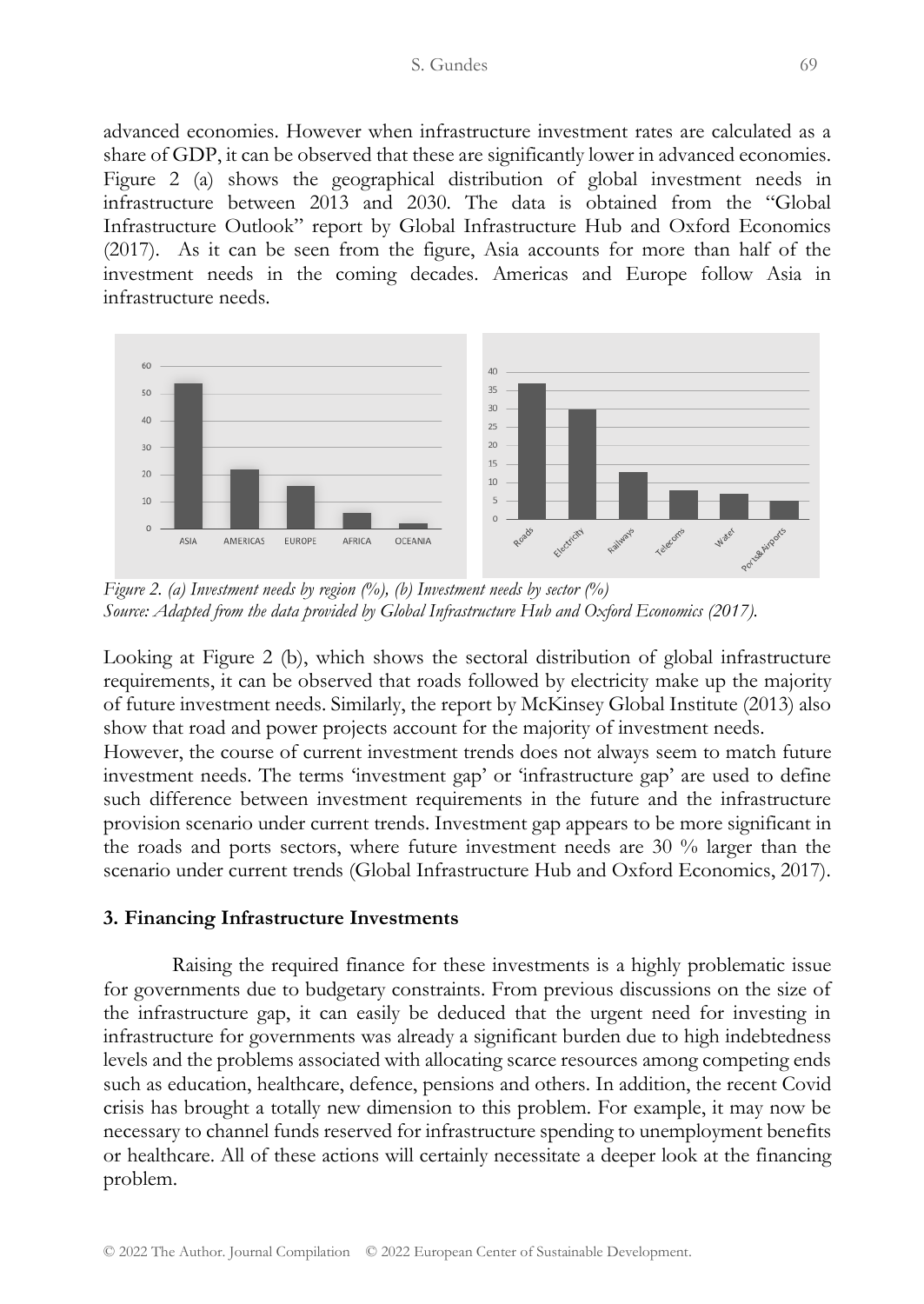What is the solution to the financing problem? There have been extensive discussions about the ways of finding the required finance for these investments. In many reports and newsletters, it can be observed that the agenda revolves around encouraging greater private capital into infrastructure investment. This problem is also being discussed in the World Economic forum's global future council on infrastructure. In this concept, it has been stated that :

*"*…*.Private investment is a well-trodden path for financing infrastructure development. With government funds increasingly squeezed to pay for things like healthcare, education and pension obligations, turning to the private sector to fund some infrastructure projects will be essential, now more than ever. This has been a near consensus opinion among development institutions since at least 2015*…*."* (World Economic Forum, 2019).

However, there has always been extensive debates as to whether public finance or private finance provides better value in infrastructure investments. For example in the UK, where private finance has been a priority since 1990's, reforms have been introduced about the Private Finance Initiative PFI model as it has been severely scrutinized by opponents.

Therefore, above all it has become extremely important and timely to discuss about the options available for governments. This discussion is important for obtaining better value from public infrastructure investments. Moreover, Covid 19 has changed the budgets of governments and also the significant consequences for way we live and work in our lives. Therefore, a work on the issue is timely.

# **3.1 Options for governments**

In the present paper, financing options available for governments are limited to the basics of conventional public and private finance instruments. There are also alternative options for tackling the infrastructure finance problem, apart from public and private finance. However, the review on financing options here is not meant to be exhaustive. Rather, the aim is to stimulate thought and foster research interest in the feasible pathways for governments to achieve their infrastructure targets. The inclusion of this discussion is timely and relevant in a time when new challenges introduced by Covid-19 are posing a threat to the infrastructure industry. Keeping this in mind, it is particularly important to address the potential challenges, apart from the long-term issues that have always been at the centre of debates.

In order to set forth the options available for governments for realizing new infrastructure projects, first of all the difference between public financed and privately financed projects should be clarified. In very broad terms, publicly financed projects are owned and operated by the government. Normally, the majority of infrastructure projects in the world are public projects. For example, according to the World Bank and PPIAF (2017) in 2017, 83% of investments in infrastructure worldwide were public projects.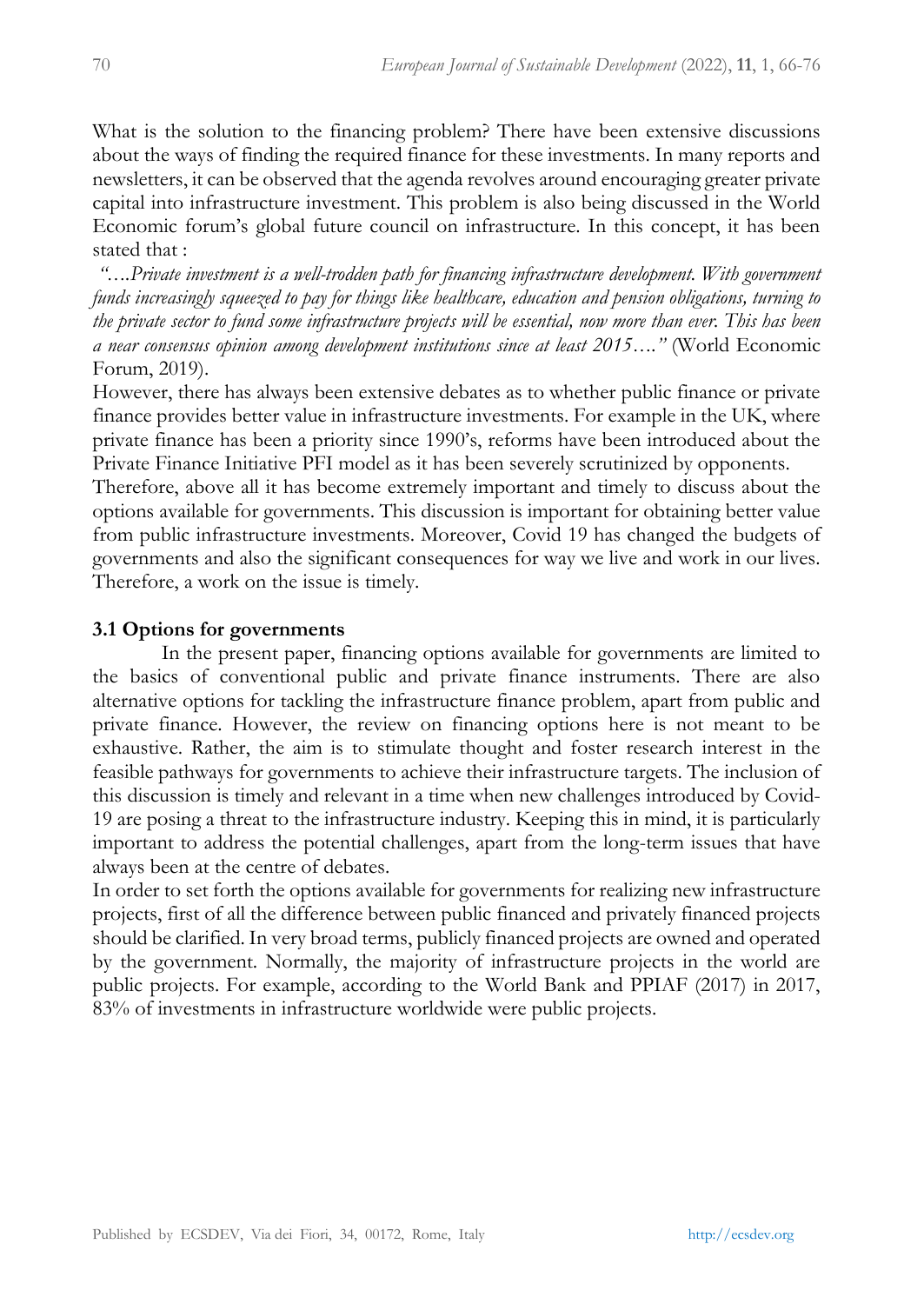

*Figure 3. The most common procurement models used in publicly financed projects*

The main procurement systems used by governments for realizing public projects are the traditional or design-bid-build (DBB), design and build (D&B) and their close variants (Figure 3). In the traditional system, the government as the client firstly engages design teams to design the projects and once the design is complete, selects a contractor by competitive tender. The contractor carries the cost and schedule risks of the project. Alternatively, in the design-build model, one design build company selected by competitive tender assumes all responsibilities for both the design and construction of the facility. Similar to DBB, cost and schedule risks remain with the contractor in the DB model. In both cases the public sector raises the money for upfront costs from taxes or borrowing and pays the contractor for these costs as they arise. Once the construction is finished, the government starts to operate the project.

In this article, private projects referred to those investments for which the private sector is responsible for raising finance, constructing and operating the facility. The use of private finance for infrastructure is more common in advanced economies (Mc Kinsey Global Institute, 2013). Policies of some countries actively promote private sector participation in infrastructure investments (e.g. see Fernandes et al., 2016; Fernandes et al., 2019). They prefer private finance not only because public resources are scarce, but also because private finance may be treated as off-balance sheet spending. That is; private infrastructure finance does not raise public sector debt (Atkins et al., 2017). However, there are some exceptions; particularly in cases for which the public sector provides some sort of financial support to the project. For example, any guarantees provided by the government for project risks are recorded in the public sector balance sheet as spending.

Although numerous types of PPPs are available (e.g. see PPIAF, 2009; Bull et al., 2017), private finance for infrastructure is commonly provided through project finance models. Figure 4 demonstrates the typical organizational structure in a BOT type project finance transaction. The government or the governmental body that is willing to build a major infrastructure project is the client. The project company or the Special Purpose Vehicle (SPV) that appears in the center is usually a joint venture composed of either solely private companies such as contractors, suppliers etc. or alternatively it may also include public corporations. The project company is awarded the contract for obtaining finance, constructing and operating the facility for a certain period of time, say 15 or 20 years. Once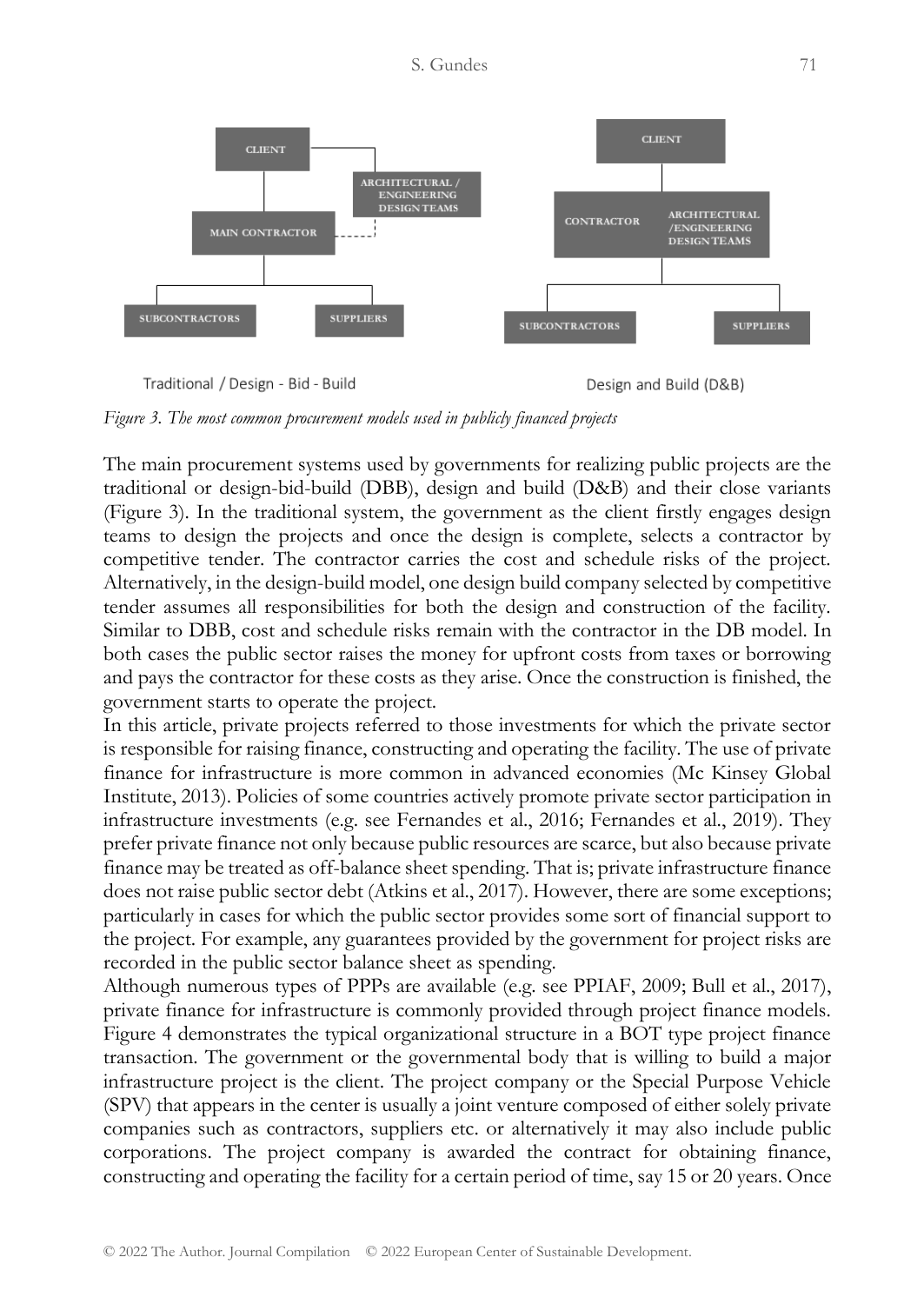the operating period is complete, the infrastructure is transferred to the government in the BOT model.

The shareholders in the project company are also equity investors. The amount is between 10% to 30% of project costs. The remaining part of project costs (typically 70%-90%) are covered by loans obtained from financial institutions. As such, it can be stated that in the project finance model, the majority of money influx comes from lenders. However, in recent years the leverage ratios are declining (Mc Kinsey, 2013). That is mainly because the long-term nature of project finance loans which does not match the short-term liabilities of lenders.



*Figure 4. Typical organizational structure in project finance*

In the project finance model, the repayment of these loans come from cash flows generated by the operation of the project. For example, if the project is a toll road or bridge project, then there should be sufficient number of vehicles passing through the bridge in the operational phase so that the revenues generated will cover repayment of those loans to lenders. If the project is a power plant, then private investors will want to make sure that the electricity generated will be sold during the whole operational phase, so that the repayment of loans will be guaranteed (e.g. see Propersi and Gundes). This is achieved through offtake contracts in power projects. Other contracts signed by the project company may include the input supply contract for operational inputs such as fuel or raw materials, construction contracts and operation and maintenance (O&M) contracts.

# **4. Discussion**

Covid-19 pandemic had enormous impacts on many aspects of our lives. Closure of schools and workplaces, transition to remote working and online education, rising unemployment and immediate healthcare requirements were some of the important consequences of the pandemic. This period has undoubtedly taught us major lessons on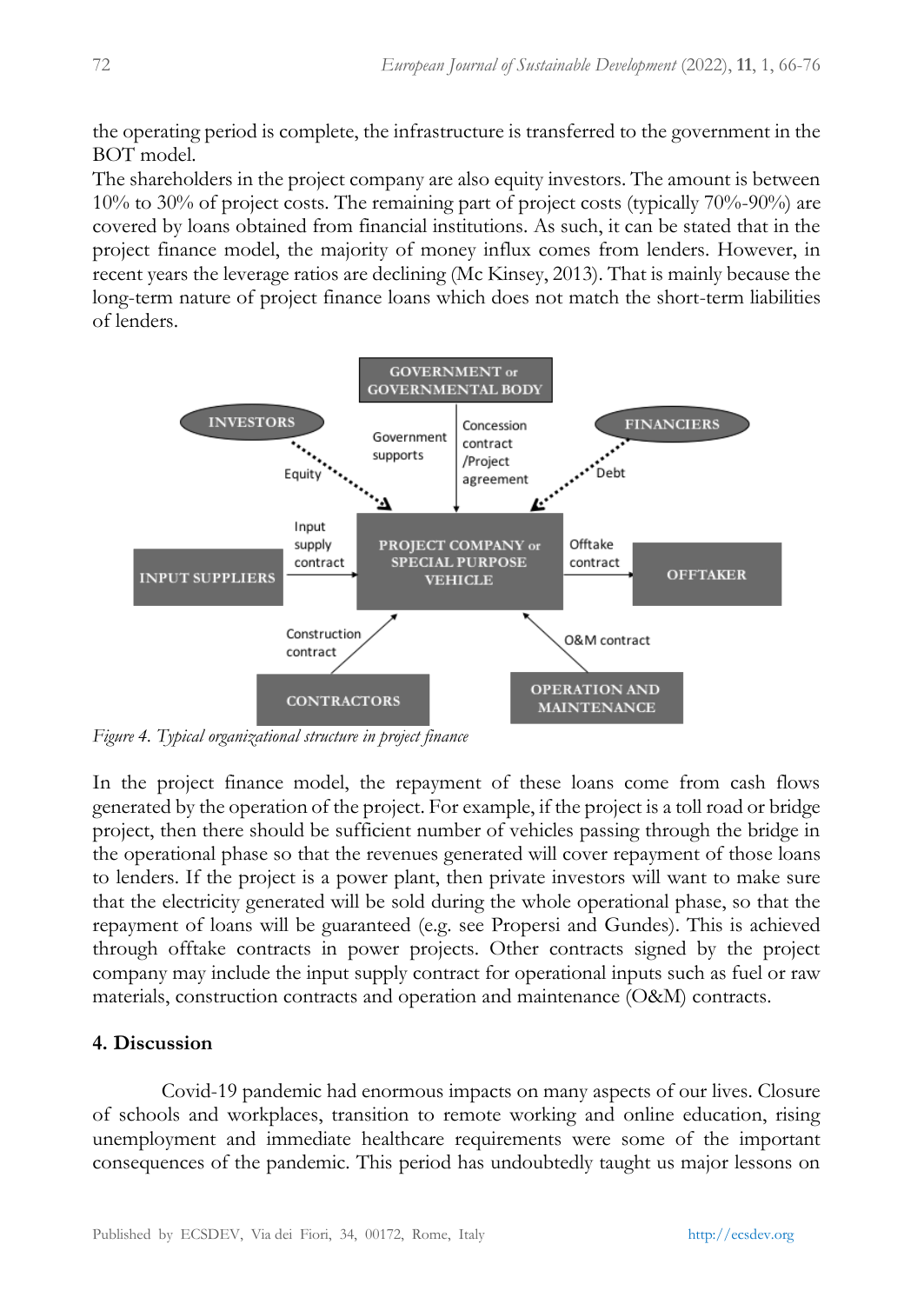our social, economic and political systems. Infrastructure sector had also its share of the pandemic in various aspects. The 'infrastructure and Covid-19' issue may be examined from two different perspectives: sectoral infrastructure investment requirements and financing.

As stated above, a number of infrastructure reports prepared in the pre-Covid era had shown that roads followed by electricity/energy were the primal sectors that required major investment in the coming decades. However, this pattern is likely to undergo some changes after the social and economic transformations introduced by Covid-19. According to Rathbone (2020) energy transmission, digital and telecommunications sectors will increasingly receive the interests of investors in infrastructure in the post-Covid world. On the other hand, while the demand for transport, utilities and network investments is expected to remain constant, investor appetite in airports is predicted to decline (Rathbone, 2020). Healthcare, social care and charging infrastructure projects for electric vehicles are likely to be other important areas that will continue to be attractive for investors.

As far as the financial dimension is concerned, there appears to be a need for discussing several major issues. Until the Covid-19 crisis, the use of private finance for the realization of infrastructure requirements has been considerably advocated by many political and financial circles. It still continues to be so for some, however recently opposing views have also been expressed. For governments infrastructure spending has always been a stimulus to boost economies (International Transport Forum OECD, 2021). Thus, the recent strong pressure on government budgets, rising deficits and high indebtedness levels may still suggest that PPPs will continue to be a preferred option for infrastructure delivery. No matter how the debates end, there is no doubt that Covid-19 has taught us important lessons about private finance. Consequently, the search for a solution to the problems faced by current and planned PPP projects has already been the target of recent research efforts (e.g. see Baxter and Casady, 2020; Casady and Baxter, 2020).

In the context of PPPs, special attention should be paid to demand-based projects. Recent data show that demand-based PPPs are undergoing major problems and thus their resilience to shocks should be scrutinized closely. This issue may further be explained on an example from the transportation sector. In transportation PPPs, the sources of revenue for the private partner may either be directly the users of the infrastructure, or the contracting authority. In the purest form of the 'user-pay' model, remuneration of the private partner is based directly on the payments by the users of the facility. This payment mechanism is usually referred to as the 'real tolls' model in PPP toll road projects. This type of risk could explicitly be observed in private toll road projects. As the travel demand has dropped during the pandemic due to lockdowns and transition to remote working, projects structured through the pure 'real tolls' model have come against a great challenge. Consequently, the revenues of the private parties in the pure 'user pays' contracts have significantly declined.

A different version of the same problem has occurred in projects for which traffic/revenue guarantees are provided in addition to the 'user pays' model. As stated before, in the 'real tolls' model the project company generates revenues from private roads in the form of direct toll payments from road users. If the demand of users is low, then there will not be enough cash flows to pay for debt service and the project will fail. Thus, lenders will not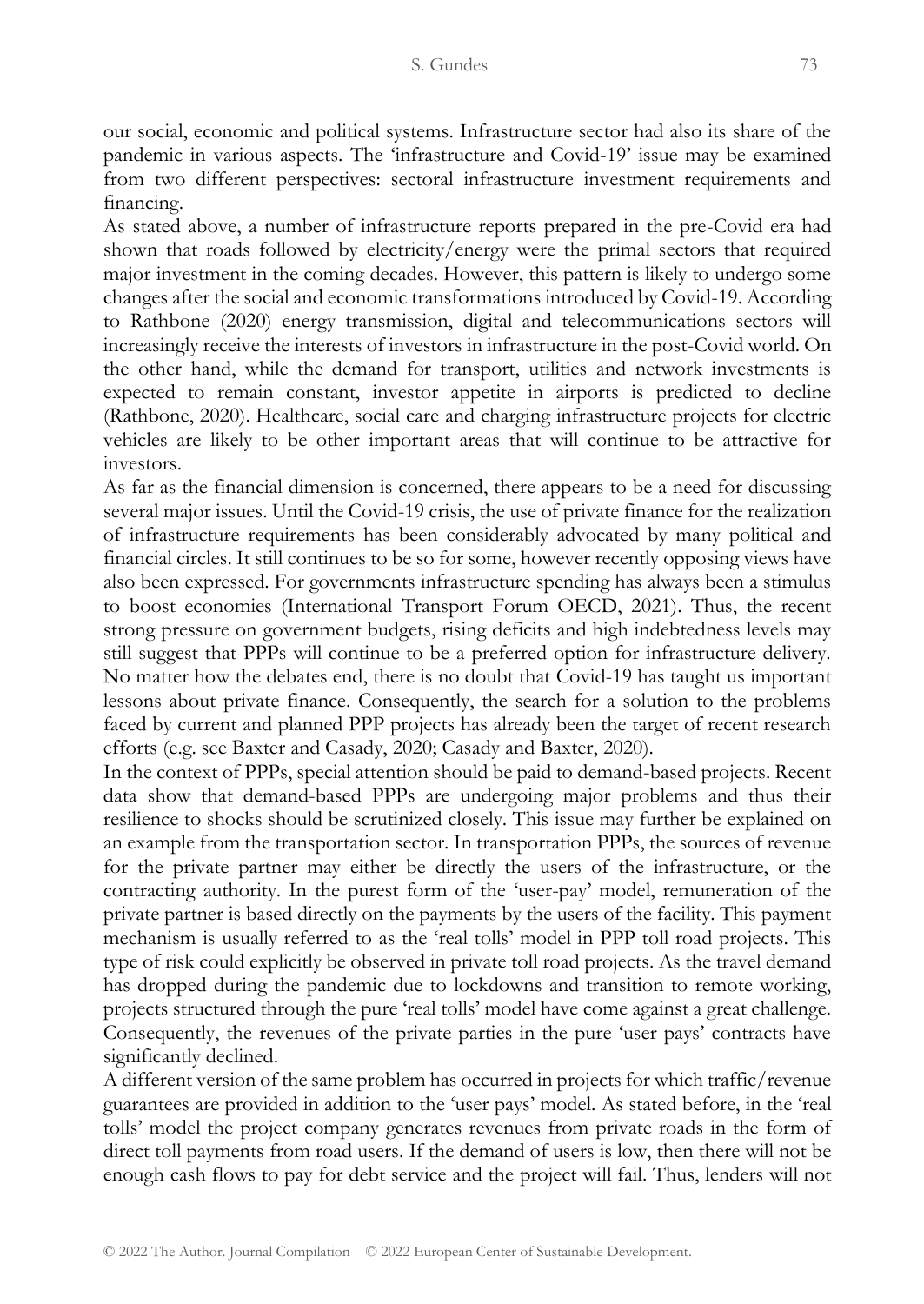be willing to provide loans to a project with low demand prospects. To overcome this problem, public sector usually retains demand risks through minimum traffic or revenue guarantees. In this way, the private investors are assured that there will be enough cash flows to repay the debt service and thus the bankability of the project increases. However, in many cases guarantees place an increased burden on public budgets and thus they had already become the target of criticisms and social oppositions. The Covid-19 crisis has shown how far the consequences of this untreated problem may reach. The public sector had and still has to pay considerable amounts guarantees for unused or under-used infrastructure. In other words, public sector had to assume the most critical risk component -the demand risk-, leaving taxpayers on the hook.

In summary, demand-based projects have become highly problematic regardless of whether guarantees are provided or not. How about 'authority pays' contracts for which the private partner receives regular payments from the public sector authority? To better understand the issue, 'authority pay' model is explained once again on transportation projects.

In the 'authority pays' type models, the contracting authority is responsible for making regular 'service payments' to the private partner. The most common types of the 'authority pays' models are the 'shadow toll' and the 'availability payment' mechanisms. In the shadow toll mechanism, the public authority makes regular payments to the private partner based on actual traffic levels and distance travelled. The banding of traffic volumes limits the traffic risk exposure of both public and private parties in the 'shadow toll' mechanism. That is; the toll rates are not flat. Instead the rates vary according to differing traffic levels in accordance with a multi-level banding structure: when the traffic volume is low (e.g. first band), the rates are high and when the traffic volume is high, the rates per vehicle kilometers is lower (e.g. third band). The rates are usually zero in the highest traffic volume band to limit the traffic risk exposure of the public authority.

On the other hand, in 'availability based' projects the public partner makes regular payments to the private party as long as the facility is available. There may be some deductions on the payments depending on low performance or troubles about availability, but the private partner assumes no demand risk in the availability payment mechanism. Thus, in the 'authority pays' contracts main concerns raised could be about the ability of public sector to continue its payments. However, this is not likely as in the Covid crisis many governments chose not to terminate contracts even though they had the right to do so.

Given the tendency for a more careful consideration of risks, it may be stated that in the post-Covid world private investors' appetite is likely to shift from pure demand-based to availability-based projects. Demand-based projects may still be preferable in cases where additional public guarantees are provided. However as explained above, guarantees have always been met with skepticism on the public side and thus models that provide an optimal rebalancing of risks should be taken into consideration.

Above all, there is a clear need for a reassessment of procurement options with a special focus on their advantages and disadvantages from a lessons learned perspective. Procurement and contracting methods have significantly evolved through time, but the comprehensive historical review provided by De Valence (2021) concludes that "the more things change, the more they appear to stay the same" (De Valence, 2021, p.16), pointing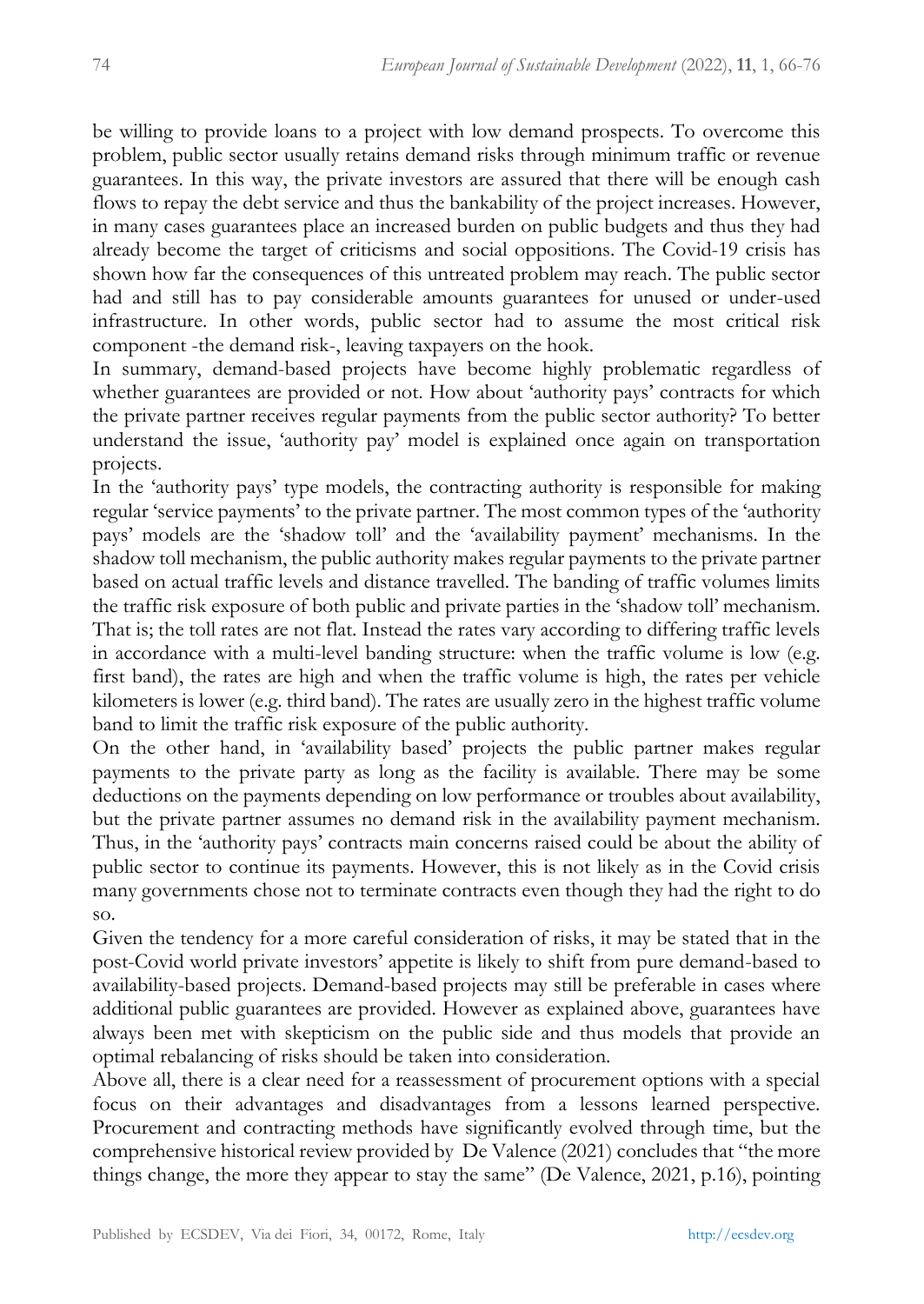out the continuity of several critical issues. In fact, the same observation also appears to apply to the delivery of infrastructure investments, regardless of whether they are financed by the public or the private sectors.

# **5. Conclusions**

Governments are planning to invest trillions of dollars in megaprojects in infrastructure. In the face of budgetary constraints, it is extremely important to consider the financial options wisely. The aim of the present research is not to provide a critical review of all options in order to arrive at conclusions about whether public finance or private finance provides better value. Rather, the objective is to stimulate thought and debate on problematic areas in infrastructure financing for future improvement. Such discussion is relevant in a time when Covid is posing a huge challenge to national economies.

Private finance is encouraged by governments all around the world mainly because construction spending may largely be kept off balance. In other words for governments private finance means new infrastructure that is not reflected in public sector debt. Proponents further argue that private finance projects generally outperform public finance projects in terms of time and cost performance. Experience to date shows that this is actually true to a certain extent. However at the same time, private finance could also mean deferment of spending into the future, depending on the terms of agreement and risk sharing mechanisms between the public and private sectors. Due to such 'affordability illusion', governments may even end up paying more than they would under conventional schemes. Indeed, many projects are unattractive for private investors until significant amount of guarantees are provided by public sector. Without government guarantees, securing finance at reasonable terms may become troublesome, if not impossible and consequently, private investors will not be willing to take over such investment opportunities.

Public sector guarantees are usually provided in the form of demand risk assumptions. This is particularly important for projects with uncertain future demands and most commonly in private toll road projects. Although in theory, shifting construction and operational risks to private parties lies at the heart of project finance, in practice governments are left with the choice of bearing some of these risks to make PPP transactions attractive to lenders, or giving up the PPP model.

Demand risk is the most salient element in demand-based private projects. In demandbased projects such as private toll roads, demand or traffic risk has always been a tender issue. However with Covid, the world has seen that these are also critically vulnerable to severe market shocks. There have been shutdowns, travel bans and a sudden move to remote working conditions. As a result, revenues from toll roads operated by private parties have dropped and thus many governments will have to pay even more as guarantees. The long-term impacts of Covid are yet to be seen but the crisis is likely to trigger the development of new financing and contractual structures for infrastructure in the future.